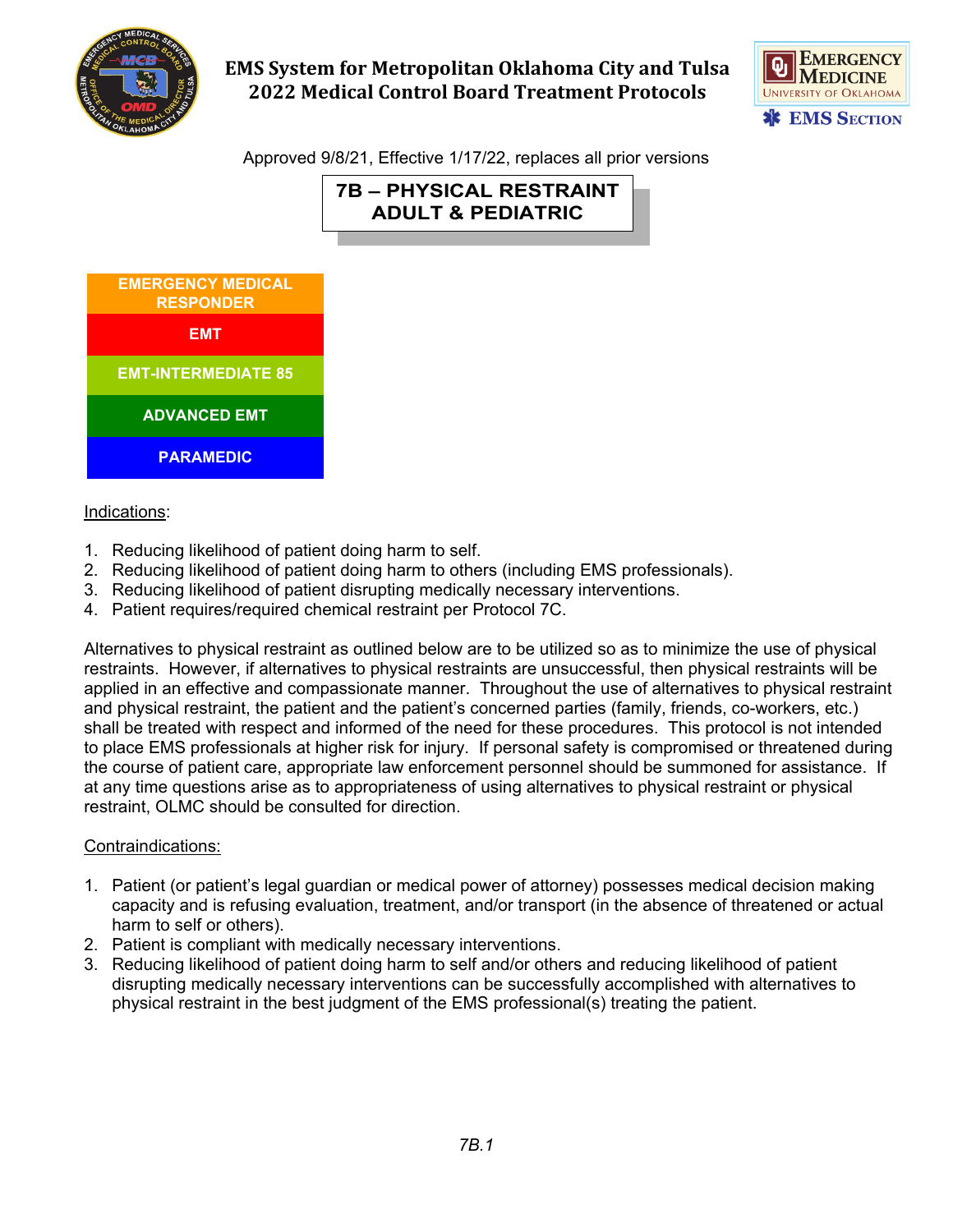

**EMS System for Metropolitan Oklahoma City and Tulsa 2022 Medical Control Board Treatment Protocols**



Approved 9/8/21, Effective 1/17/22, replaces all prior versions **PROTOCOL 7B: Physical Restraint – Adult & Pediatric, cont.**

#### Technique:

The following steps shall be taken and documented in determining the need for physical restraints:

- 1. **Assessment of mental status** Observe for uncontrolled agitation, combativeness, threats of violence to self or others, disorientation, altered mental status impeding medically necessary interventions, or pulling at necessary medical interventions (eg. oxygen, IV lines, endotracheal tubes).
- 2. **Alternatives to physical restraint** Reassurance, support of concerned parties (family, friends, coworkers, etc.), reorientation, diversionary activity, explanation of illness, injury, and medically necessary interventions.
- 3. **Justification for physical restraint** Failure of alternatives to physical restraint, reduce likelihood of patient harm to self, reduce likelihood of patient harm to others, enable medically necessary interventions per EMS protocols.
- **4. Inform patient and concerned parties of physical restraint use.**

# **5. Apply physical restraints.**

Restraints are to be soft and are not to impede airway patency, respiratory mechanics, or circulation. Patients will not be restrained prone unless an impaled object or airway patency necessitates such positioning. Restraints will be applied in an effective, yet compassionate manner. Every effort should be made to avoid injury to the patient during application of physical restraints.

Humane restraints that reduce potential for patient injury from the restraints are those made from roll gauze, soft leather, and those designed as single-patient use, disposable foam with cloth ties. Restraints are to be non-locking unless applied by law enforcement officers in appropriate circumstances and able to be released rapidly if patient condition mandates.

During treatment and transport of a patient in law enforcement-instituted restraints (including handcuffs), EMS professionals should monitor for and advocate for change in restraints that compromise airway patency, respiratory mechanics, or circulation. Patients will not be transported with wrists cuffed to ankles either directly or indirectly (also referred to as "hog-tying"). These positions have been shown to impair respiratory mechanics and pose significant obstacles to definitive airway management if required enroute. During transport of patients in law enforcement-instituted locking restraints, a law enforcement officer should either accompany the patient in the ambulance or provide the treating EMS professionals means to unlock the restraints. This policy allows rapid restraint release should the patient deteriorate to a condition requiring restraint release to properly treat.

Patients restrained using this protocol should generally be restrained to a backboard. This facilitates patient transfer in the emergency department and in the case of airway secretions or vomiting, enables rapid positioning of the patient to reduce aspiration. Patients will not be transported "sandwiched" between two backboards; this positioning impedes patient care and increases risk of aspiration.